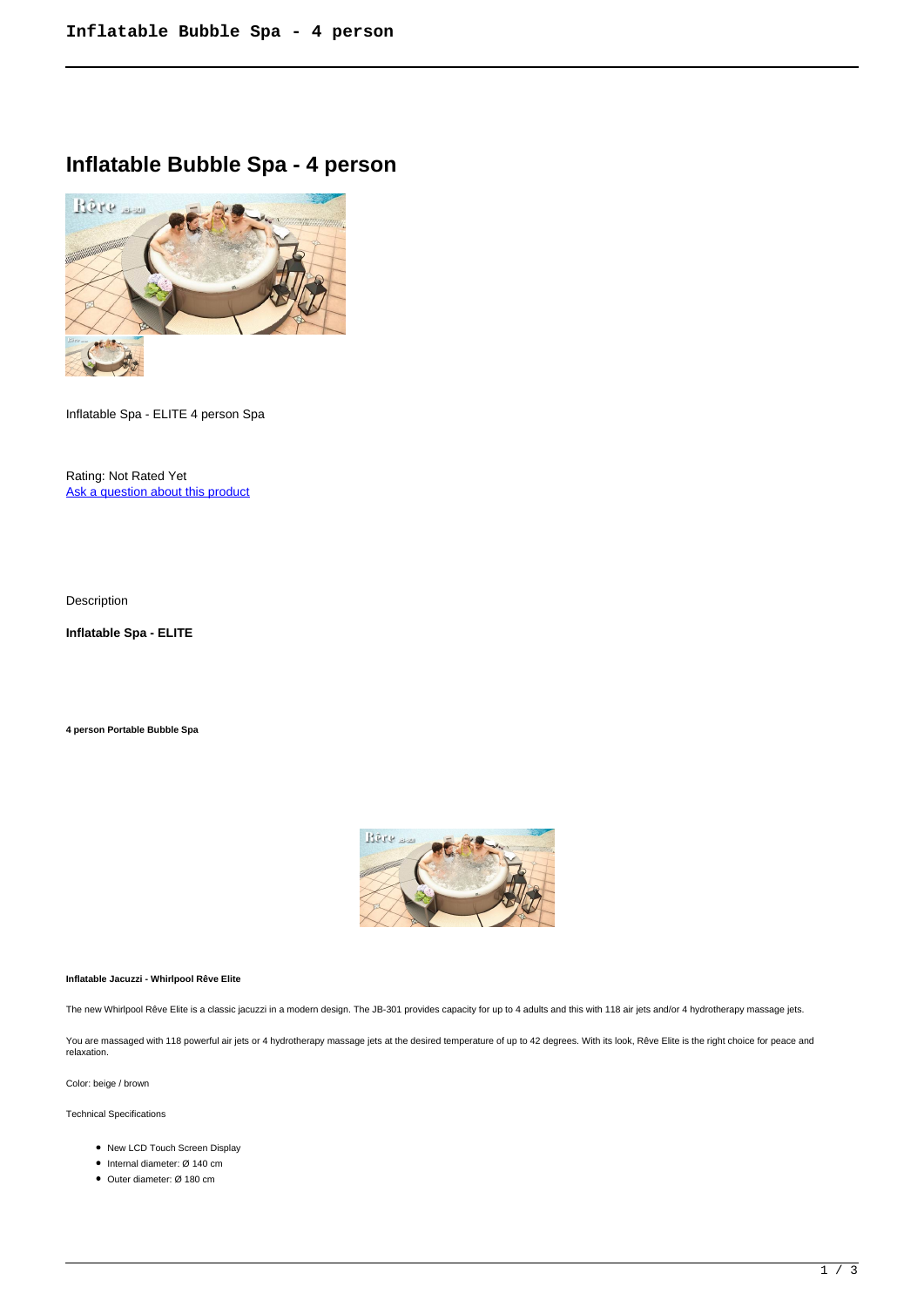- Height: 70 cm
- Water capacity: 700 liters
- Weight (without water): 40 kg; about 750 kg (filled)
- Heating capacity: 1500 W (2 ° C / hour) heated up to 42 ° C
- Power bubble blower: 720 W
- Air nozzles: 118 nos
- Massage jets: 4 hydrotherapy jets
- Ozonator: Yes
- Safety: CE-tested / RCD plug

Contents

- Whirlpool Rêve Elite JB-301
- $\bullet$  Integrated control unit
- LCD touchscreen display
- Thermal cover (1 inflatable / 1 Isolation Cover with zipper)
- 2 filter cartridges
- Assembly instructions on DVD
- Combination lock
- Repair patches
- Insulation mat